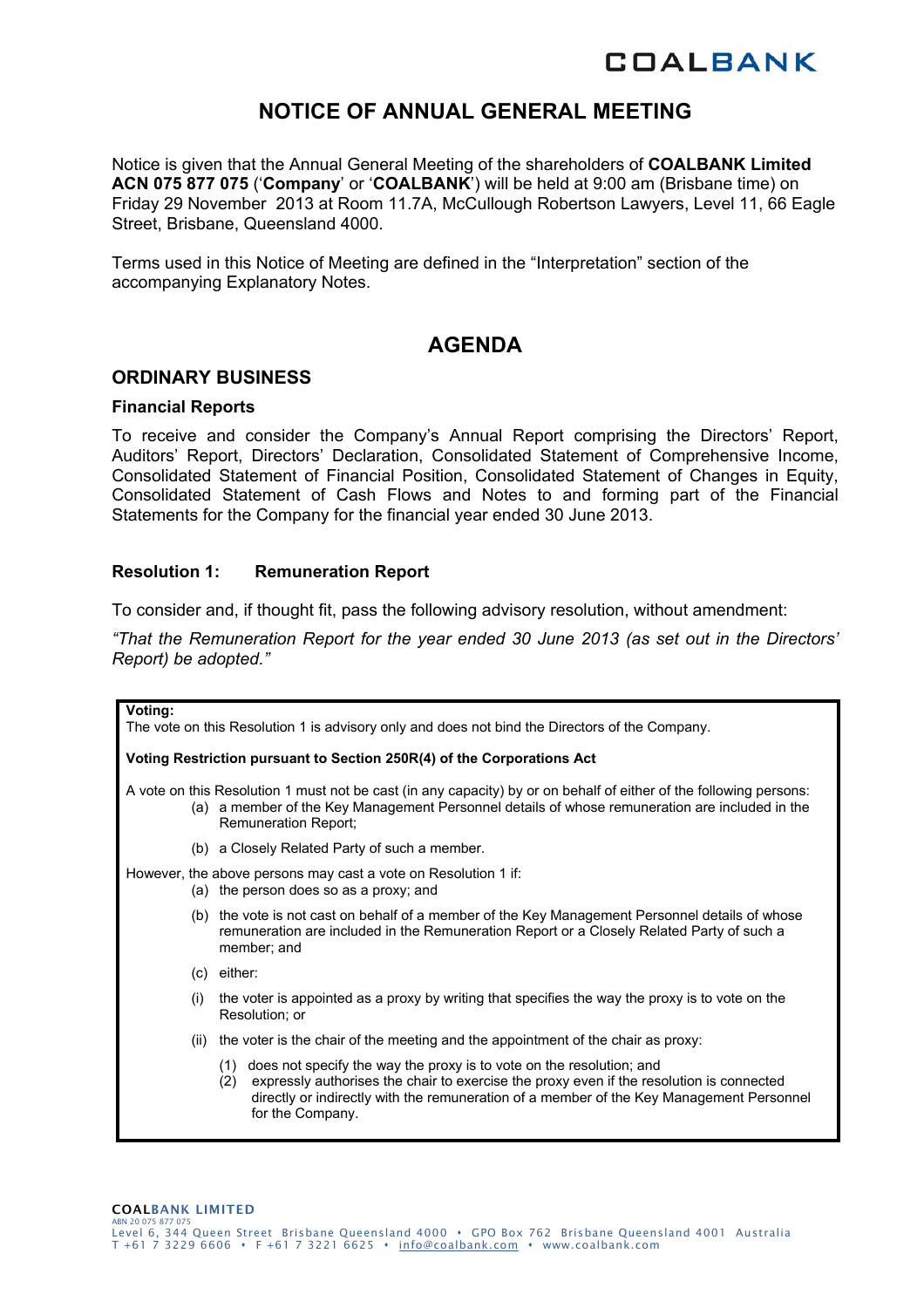## **Resolution 2: Re-Election of Director – Mr Greg Baynton**

To consider, and if thought fit, pass the following ordinary resolution:

*"That Mr Greg Baynton, who retires by rotation in accordance with the Company's constitution and, being eligible, offers himself for re-election, be re-elected as a Director of the Company."*

#### **Resolution 3: Re-Election of Director – Mr Grahame Baker**

To consider, and if thought fit, pass the following ordinary resolution:

*"That Mr Grahame Baker, who retires by rotation in accordance with the Company's constitution and, being eligible, offers himself for re-election, be re-elected as a Director of the Company."* 

## **Resolution 4: Re-Election of Director – Mr Staffan Ever**

To consider, and if thought fit, pass the following ordinary resolution:

*"That Mr Staffan Ever, who retires by rotation in accordance with the Company's constitution and, being eligible, offers himself for re-election, be re-elected as a Director of the Company."*

## **Resolution 5: Re-Election of Director – Mr Anthony Wai-Lun Chan**

To consider, and if thought fit, pass the following ordinary resolution:

*"That Mr Anthony Chan, who retires in accordance with the Company's constitution and, being eligible, offers himself for re-election, be re-elected as Director of the Company."* 

#### **Resolution 6: Re-Election of Director – Mr Nick Bolkus**

To consider, and if thought fit, pass the following ordinary resolution:

*"That Mr Nick Bolkus, who retires in accordance with the Company's constitution and, being eligible, offers himself for re-election, be re-elected as a Director of the Company."* 

#### **Resolution 7: Re-Election of Director – Dr George Lam**

To consider, and if thought fit, pass the following ordinary resolution:

*"That Dr George Lam, who retires in accordance with the Company's constitution and, being eligible, offers himself for re-election, be re-elected as a Director of the Company."* 

#### **Resolution 8: Re-Election of Director – Mr Daniel Kin-Wah Chan**

To consider, and if thought fit, pass the following ordinary resolution:

*"That Mr Daniel Chan, who retires in accordance with the Company's constitution and, being eligible, offers himself for re-election, be re-elected as a Director of the Company."*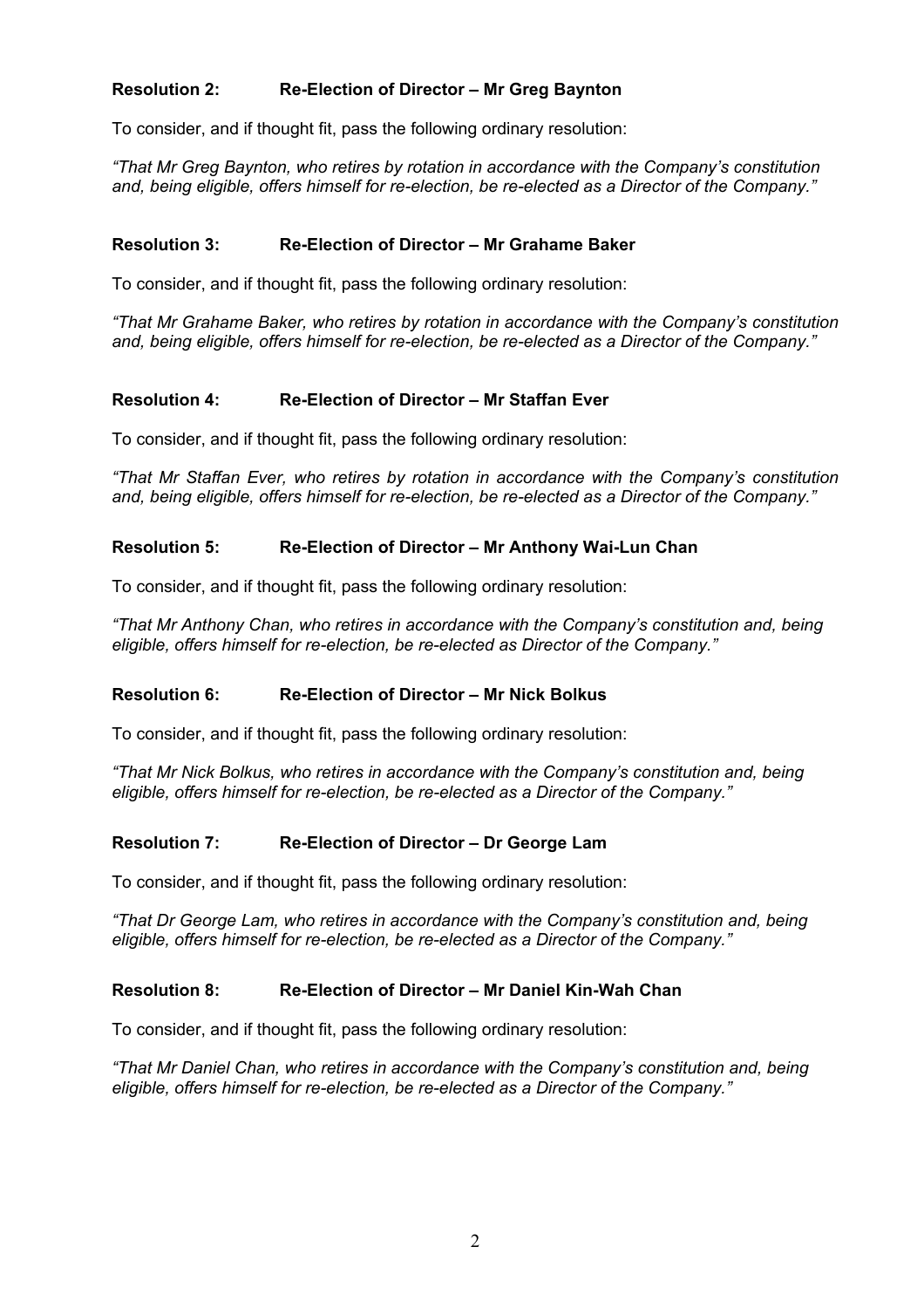#### GENERAL BUSINESS

To consider any other business as may be lawfully put forward in accordance with the constitution of the Company.

# **By Order of the Board**

hew Starty

Leni Stanley Company Secretary 28 October 2013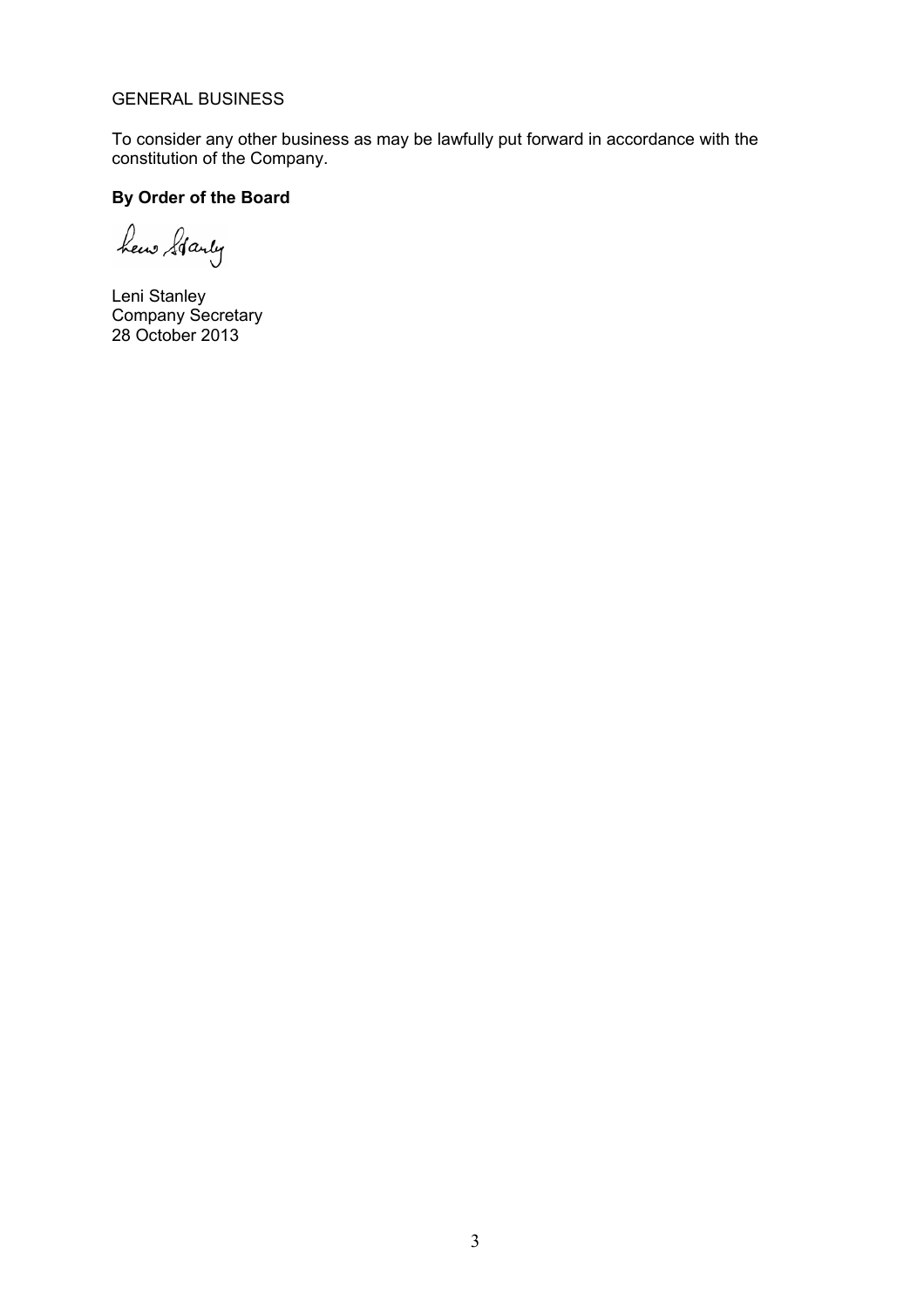# **EXPLANATORY NOTES COALBANK LIMITED A.C.N. 075 877 075**

These Explanatory Notes have been prepared for the information of Shareholders in connection with the business to be conducted at the Annual General Meeting to be held on 29 November 2013.

These Explanatory Notes form part of and should be read in conjunction with the accompanying Notice. A number of words and terms used in these Explanatory Notes have defined meanings, which are set out at the end of these Explanatory Notes.

#### **Consider the Company's Annual Report**

The Company's Annual Report comprising the Directors' Report and Auditors' Report, Directors' Declaration, Consolidated Statement of Comprehensive Income, Consolidated Statement of Financial Position, Consolidated Statement of Changes in Equity, Consolidated Statement of Cash Flows and notes to and forming part of the accounts for the Company and its controlled entities for the financial year ended 30 June 2013 was released to ASX on 27 September 2013. The Company's Annual Report is placed before Shareholders for discussion. No voting is required for this item.

## **Resolution 1: Remuneration Report**

The Board has submitted its Remuneration Report to Shareholders for consideration and adoption by way of a non-binding advisory resolution.

The Remuneration Report is set out in the Directors' Report section of the Annual Report. The Report:

- explains the Board's policy for determining the nature and amount of remuneration of executive directors and senior executives of the Company;
- explains the relationship between the Board's remuneration policy and the Company's performance;
- sets out remuneration details for each Director and the most highly remunerated senior executives of the Company; and
- details and explains any performance conditions applicable to the remuneration of executive directors and senior executives of the Company.

A reasonable opportunity will be provided for discussion of the Remuneration Report at the Meeting.

Members of the Key Management Personnel and their proxies and Closely Related Parties are restricted from voting on a resolution put to Shareholders that the Remuneration Report of the Company be adopted. Key Management Personnel are those persons having authority and responsibility for planning, directing and controlling the activities of the entity, directly or indirectly, including any director (whether executive or otherwise) of that entity.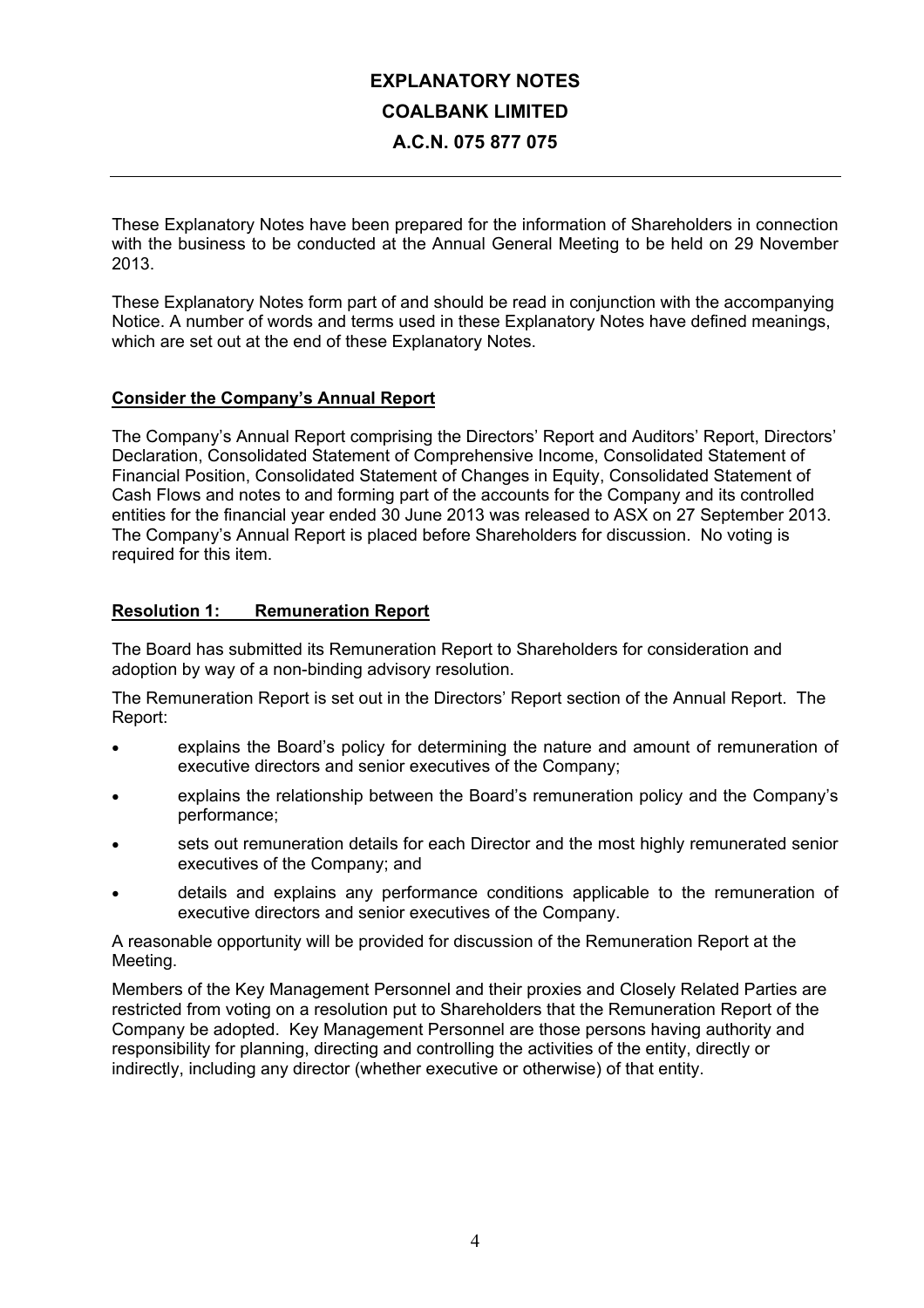The Voting Restriction does not apply where:

- (a) the chairperson or any other member of the Key Management Personnel is appointed in writing (by a Shareholder who is not a member of Key Management Personnel or a Closely Related Party of Key Management Personnel) as a proxy with specific instructions on how to vote on a resolution to adopt the remuneration report of the Company; or
- (b) the chairperson is appointed in writing (by a Shareholder who is not a member of Key Management Personnel or a Closely Related Party of Key Management Personnel) as a proxy with no specific instructions on how to vote on a non-binding vote on remuneration, where the shareholder provides express authorisation for the chairperson to do so

Shareholders should be aware that any undirected proxies given to the Chairperson will be cast by the Chairperson and counted in favour of the resolutions the subject of this Meeting, including this resolution 1, subject to compliance with the Corporations Act.

The Board unanimously recommends that Shareholders vote in favour of adopting the Remuneration Report. A vote on this resolution is advisory only and does not bind the Directors of the Company.

## **Resolution 2: Re-Election of Director – Mr Greg Baynton**

In accordance with the Company's constitution, Mr Baynton will retire by rotation at the Annual General Meeting and being eligible, offers himself for re-election.

Mr Baynton M.Econ St, MBA, B.Bus (Accounting), FFINSIA, has been a director of the Company since 5 November 2001.

Mr Baynton is the founder and Managing Director of Orbit Capital, an investment and advisory company and holder of a financial services licence. He has been a board member of Australian exploration companies since 1997 and has experience in identifying new opportunities, establishing new companies, IPO's and other capital raisings and mergers and acquisitions.

Mr Baynton's other current directorships include non-executive director of NEXTDC Limited (since 2010) and Asia Pacific Data Centre Limited (since 2012).

Mr Baynton is an executive director and a member of the audit committee.

Mr Baynton does not make any recommendation in respect of this resolution. All other Directors support Mr Baynton' re-election as a Director and recommend that Shareholders vote in favour of this resolution.

#### **Resolution 3: Re-Election of Director – Mr Grahame Baker**

In accordance with the Company's constitution, Mr Baker will retire by rotation at the Annual General Meeting and being eligible, offers himself for re-election.

Mr BakerB.E., B.App.Sc., M.Sc., FIE Aust., F Aus IMM,. CP Eng, has been a director of the Company since 15 April 2009.

Mr Baker is a chemical engineer by profession. He is an independent consultant in the energy industry with particular expertise in upstream petroleum, particularly in coal seam gas.

Mr Baker is a member of the Audit Committee.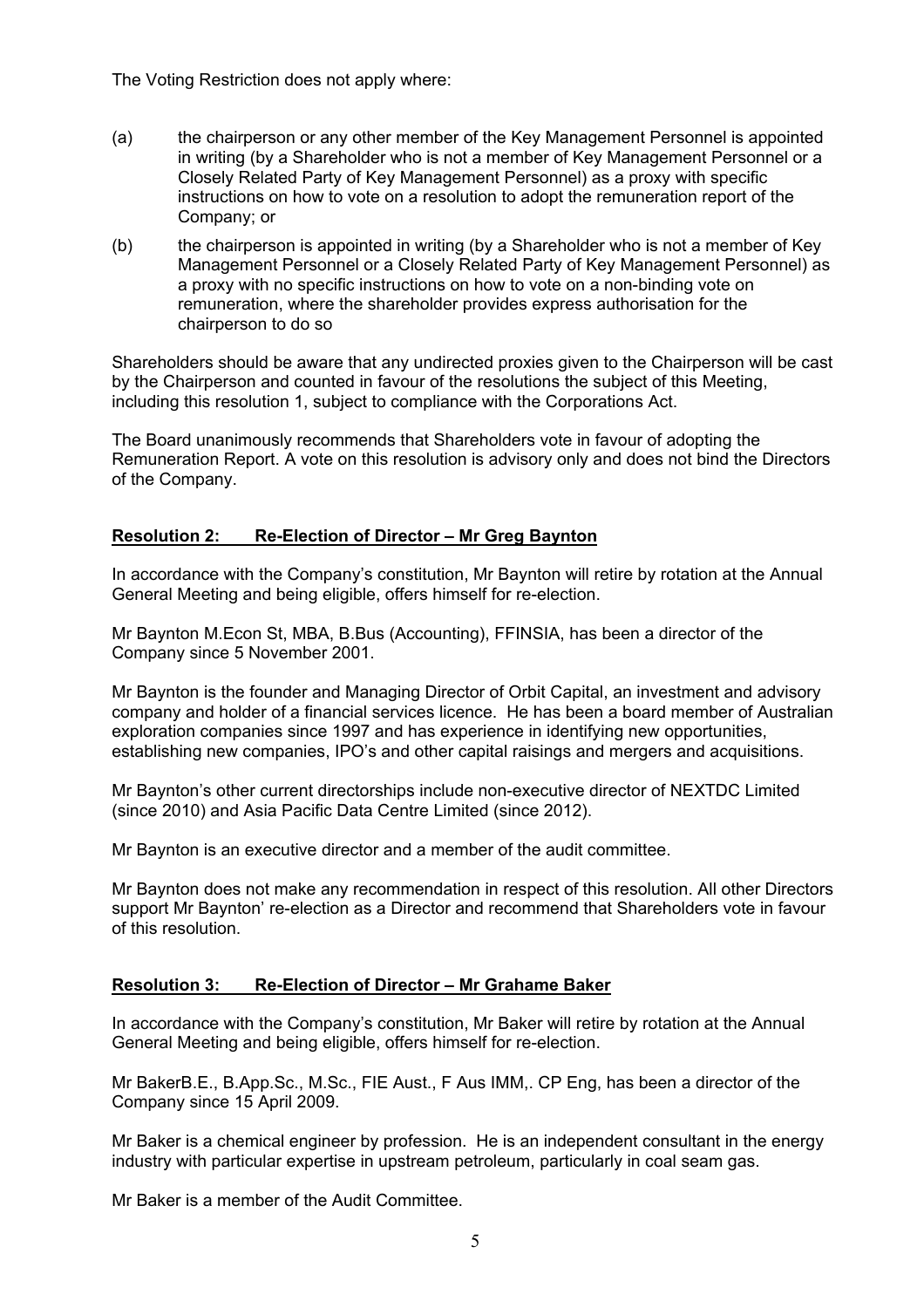Mr Baker does not make any recommendation in respect of this resolution. All other Directors support Mr Baker's re-election as a Director and recommend that Shareholders vote in favour of this resolution.

## **Resolution 4: Re-Election of Director – Mr Staffan Ever**

In accordance with the Company's constitution, Mr Ever will retire by rotation at the Annual General Meeting and being eligible, offers himself for re-election.

Mr Ever, MBA, M.Sc(Civil Eng) has been a Director of the Company since 30 August 2011.

Mr Ever is a highly experienced executive in the energy sector. His previous roles include former chief executive officer of Q coal, 12 years with AMCI, former general manager of AMCI Australia, founder and former managing partner of Triangle Resource Fund and founder of Square Resources.

Mr Ever has strong experience in managing and financing coal projects from greenfields to production and marketing. He has undertaken and overseen equity investments in Gunnedah, Glennies Creek, Coppabella and Moorvale mines.

Mr Ever is a member of the Audit Committee.

Mr Ever does not make any recommendation in respect of this resolution. All other Directors support Mr Ever's election as a Director and recommend that Shareholders vote in favour of this resolution.

#### **Resolutions 5 to 8: Re-Election of Directors who have been nominated for election by Treasure Wheel Global Limited**

Resolutions 5 to 8 are for the re-election of Directors who have been nominated for appointment to the Board of Directors by Treasure Wheel Global, but who have not yet been appointed as Directors as at the date of this Notice of Annual General Meeting, but who are expected to be appointed as Directors of the Company prior to the Annual General Meeting. In accordance with the Company's Constitution any Director who is appointed prior to the Annual General Meeting will hold office until the end of the next Annual General Meeting at which they may be re-elected.

#### **Resolution 5: Re-Election of Director – Mr. Anthony Wai-Lun Chan**

Mr. Anthony Chan is the Chairman and sole Director of Treasure Wheel Global Limited. He is also the Chairman of its parent company, Loyal Strategic Investment Limited.

Mr. Chan is Chairman of Alright International Investment Limited, New Energy (China) Holdings Limited, Byte (HK) Investments Limited and China Finance Holding Company Limited. He is the Deputy Chairman of 123 China Education Development Limited. During the period between 1991 and 2009, Mr. Chan served as Executive Director of Shun Tak Holdings Limited (stock code: 242), a company listed on the Stock Exchange of Hong Kong Limited, and was responsible for its property development and investment activities. With over 30 years of extensive experience within the property sector, Mr. Chan has headed a number of real estate projects including commercial, residential and shopping centres in major cities of China, such as Tianjin, Shanghai, Beijing and Guangzhou.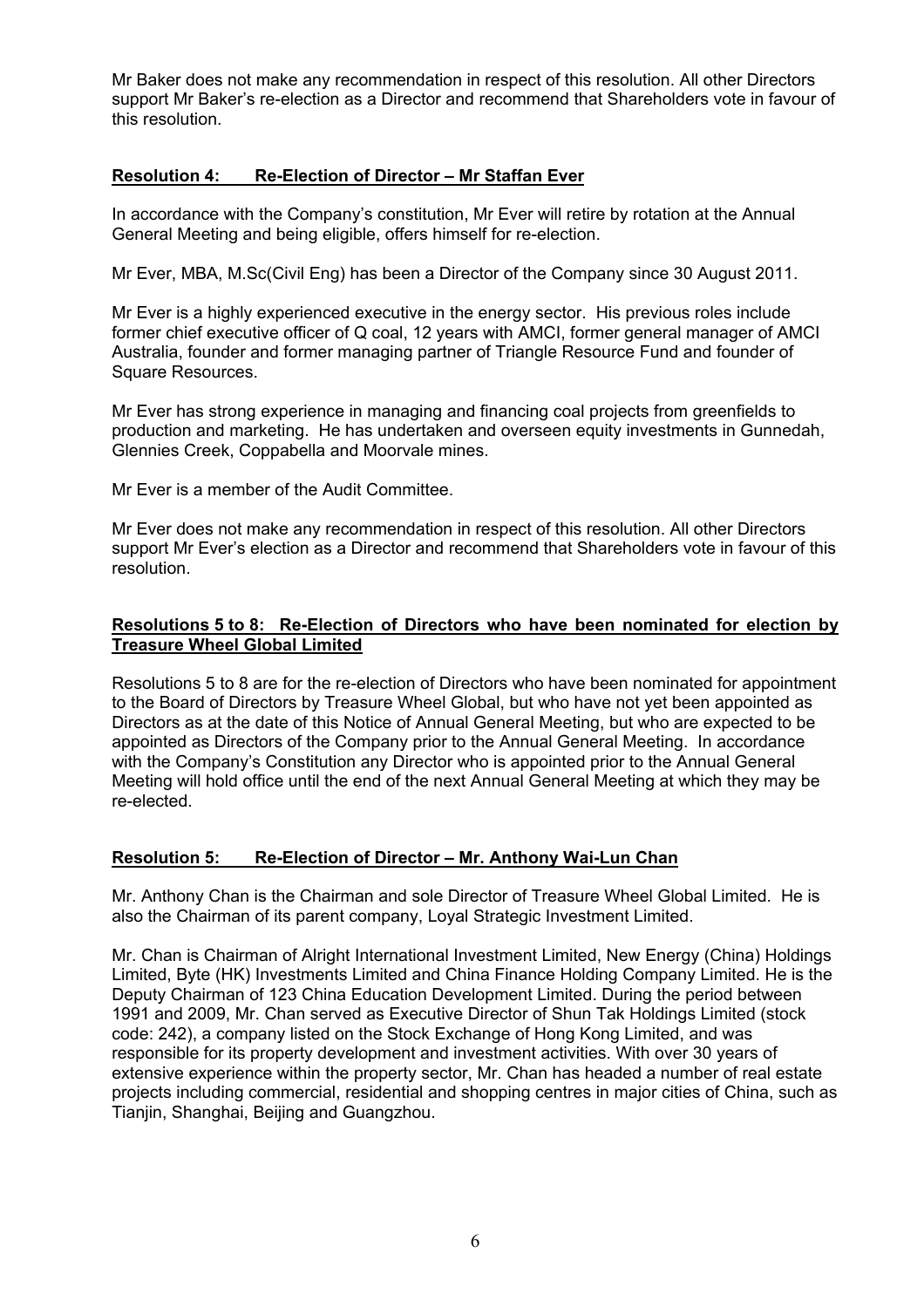Mr. Chan is a fellow member of The Property Consultants Society U.K. and the President of The Hong Kong Real Property Federation. In the area of public service, Mr. Chan has been a member of the Election Committee of the Hong Kong Special Administrative Region Government responsible for electing the Chief Executive of Hong Kong since December 2006. He served as a member of the Political Consultative Conference of the Guangdong Province of the People's Republic of China from 2002-2012, a board member of Shanghai Chinese Overseas Friendship Association and a Vice President of Guangzhou Association of Enterprises with Foreign Investment, PRC.

Mr. Chan is also actively involved in community services. He holds the positions of President of the Hong Kong Canoe Union, Chairman of the Hong Kong Life Saving Society, Honorary President of the University Sports Federations of Hong Kong and Vice President of the Happy Valley Athletic Association. In 2008 he was awarded the Medal of Honor by the Hong Kong Special Administrative Region Government in recognition of his contribution. In July 2013 he was appointed Justice of the Peace by the Hong Kong Special Administrative Region Government.

All Directors support Mr Anthony Chan's re-election as a Director and recommend that Shareholders vote in favour of this resolution.

## **Resolution 6: Re-Election of Director – Mr. Nick Bolkus**

Mr Bolkus served in the Australian Cabinets of Prime Ministers Bob Hawke and Paul Keating as Minister for Consumer Affairs, Minister for Administrative Services, Minister for Immigration, Minister Assisting The Treasurer (FIRB) and Minister of Multicultural Affairs.

For over a quarter of a century, he was a prominent political national identity and Senator in the Australian Parliament.

Since leaving politics in 2005, Mr Bolkus has earned a strong corporate reputation, consulting to companies in Australia and abroad and serving on a number of private-sector boards particularly in the life sciences sector. He has also worked with the Walker Corporation on major projects in the residential and commercial development sectors. He was a foundation member of the Australia/USA Dialogue and has a comprehensive understanding of and sound relationships in China.

Respected by the Labor Party hierarchy, Mr Bolkus has an invaluable understanding of the inner workings of State and Federal Governments. Through Bespoke Approach, Mr Bolkus provides clients with a candid and individualized appraisal of how the Australian political environment will impact their business and how to manoeuvre through the multitude of challenges it presents.

All Directors support Mr Nick Bolkus's re-election as a Director and recommend that Shareholders vote in favour of this resolution.

# **Resolution 7: Re-Election of Director – Dr. George Lam**

Dr. George Lam has over 30 years of international experience in general management, management consulting, corporate governance, direct investment, investment banking and fund management across the telecommunications/media/technology, consumer/healthcare, infrastructure/real estate and financial services sectors.

He is Chairman - Indochina, Myanmar and Thailand and Senior Adviser - Asia, of Macquarie Capital. He serves on the board of several publicly listed companies in the Asia Pacific region. Having served as a part-time member of the Central Policy Unit of the Government of HKSAR for two terms and the Legal Aid Services Council, Dr. Lam is a member of the Jilin Province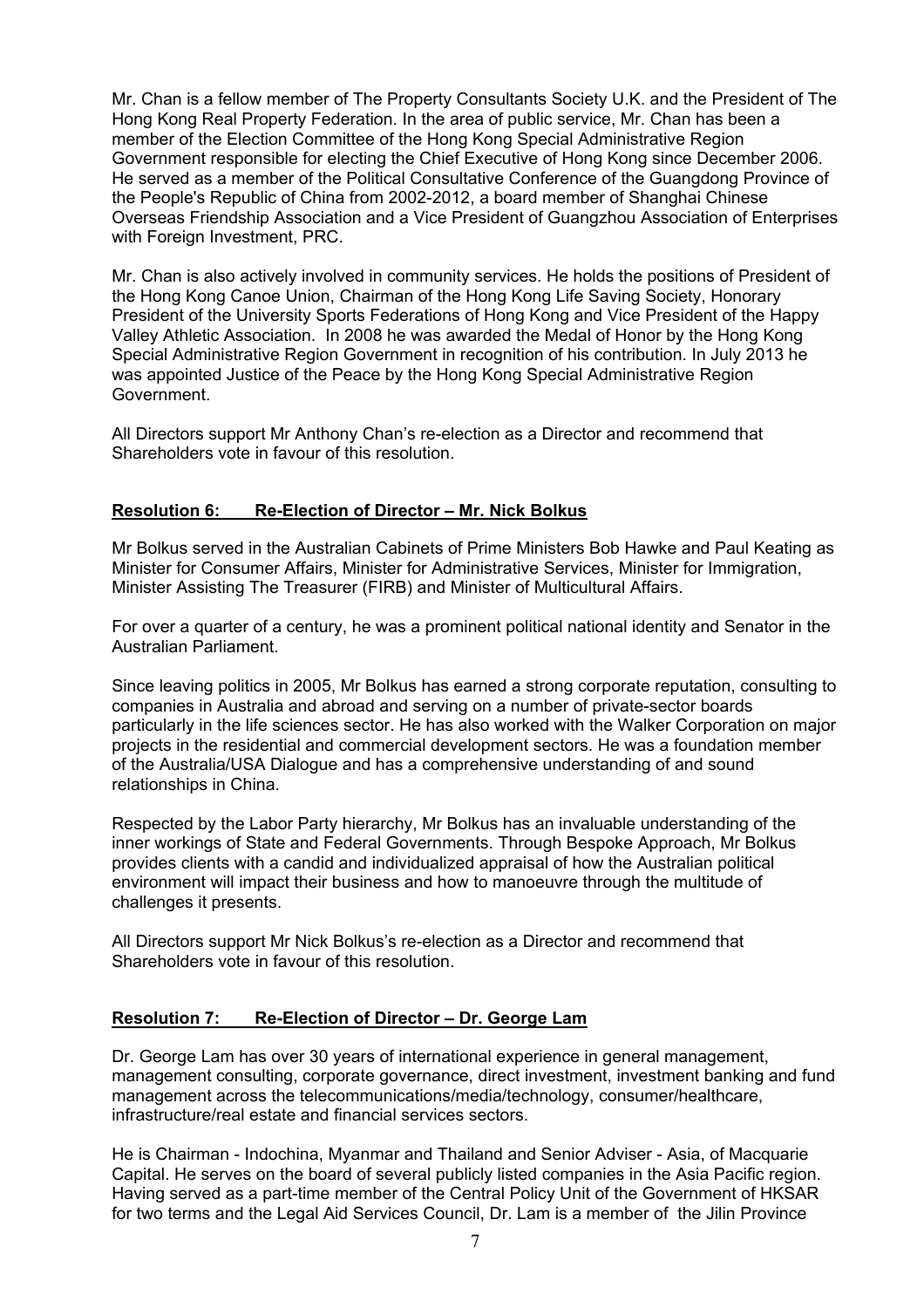Committee of the Chinese People's Political Consultative Conference, a member of the Hong Kong Institute of Bankers, a member of the World Presidents' Organization, a member of the Chief Executives Organization, a Fellow of the Hong Kong Institute of Directors and the Hong Kong Institute of Arbitrators, a member of the General Committee and the Corporate Governance Committee of the Chamber of Hong Kong Listed Companies, a member of the Derivatives Market Consultative Panel of The Stock Exchange of Hong Kong Limited, a nonofficial member of the New Business Committee of the Financial Services Development Council, a Board Member of the Australian Chamber of Commerce in Hong Kong and Macau, a founding Board Member and Honorary Treasurer of the Hong Kong - Vietnam Chamber of Commerce, a Vice President of the Hong Kong Real Property Federation and a visiting professor at the School of Economics & Management of Tsinghua University in Beijing.

Dr. Lam holds a BSc in science and mathematics, an MSc in systems science and an MBA from the University of Ottawa in Canada, a post-graduate diploma in public administration from Carleton University in Canada, a post-graduate diploma in English and Hong Kong Law and an LLB (Hons) in law from Manchester Metropolitan University in the UK, and LLM in law from the University of Wolverhampton in the UK, a PCLL in law from the City University of Hong Kong, a Certificate in Professional Accountancy from the Chinese University of Hong Kong SCS and a PhD from the University of Hong Kong.

All Directors support Dr George Lam's re-election as a Director and recommend that Shareholders vote in favour of this resolution.

## **Resolution 8: Re-Election of Director – Mr. Daniel Kin-Wah Chan**

Mr. Daniel Chan is the Chief Financial Officer of STDM China Holdings Ltd and STDM Management (China) Ltd and a Director of Loyal Strategic Investment Ltd. He has over 10 years management experience in real estate business in China. He led all real estate investment and development for STDM China and has completed three billion USD worth of transactions with a total construction area of over 1,500,000 square metres in Beijing, Shanghai, Taiyuan, Shenyang and Changzhou, among other places. Mr. Chan participated in the asset restructuring of STDM China through the sale of City Center and Central Plaza in Shanghai and made the company exclusive partner of Louis Vuitton Moet Hennessy (LVMH) in real estate development in China.

Prior to working in the Chinese real estate industry, Mr. Chan accumulated valuable financial and investment experience through working for JP Morgan Chase and Fitch Rating in London for several years. He holds a Master's Degree in finance from Imperial College London and Chartered Financial Analyst (CFA) and a member of the Royal Institute of Chartered Surveyors (MRICS).

All Directors support Mr Daniel Chan's re-election as a Director and recommend that Shareholders vote in favour of this resolution.

#### **VOTING ENTITLEMENT**

For the purposes of determining voting entitlements at the Meeting, Shares will be taken to be held by the persons who are registered as holding the Shares at 7.00pm (Sydney time) on 27 November 2013. Accordingly, transactions registered after that time will be disregarded in determining entitlements to attend and vote at the Meeting.

#### **PROXIES**

A proxy form is attached to this Notice.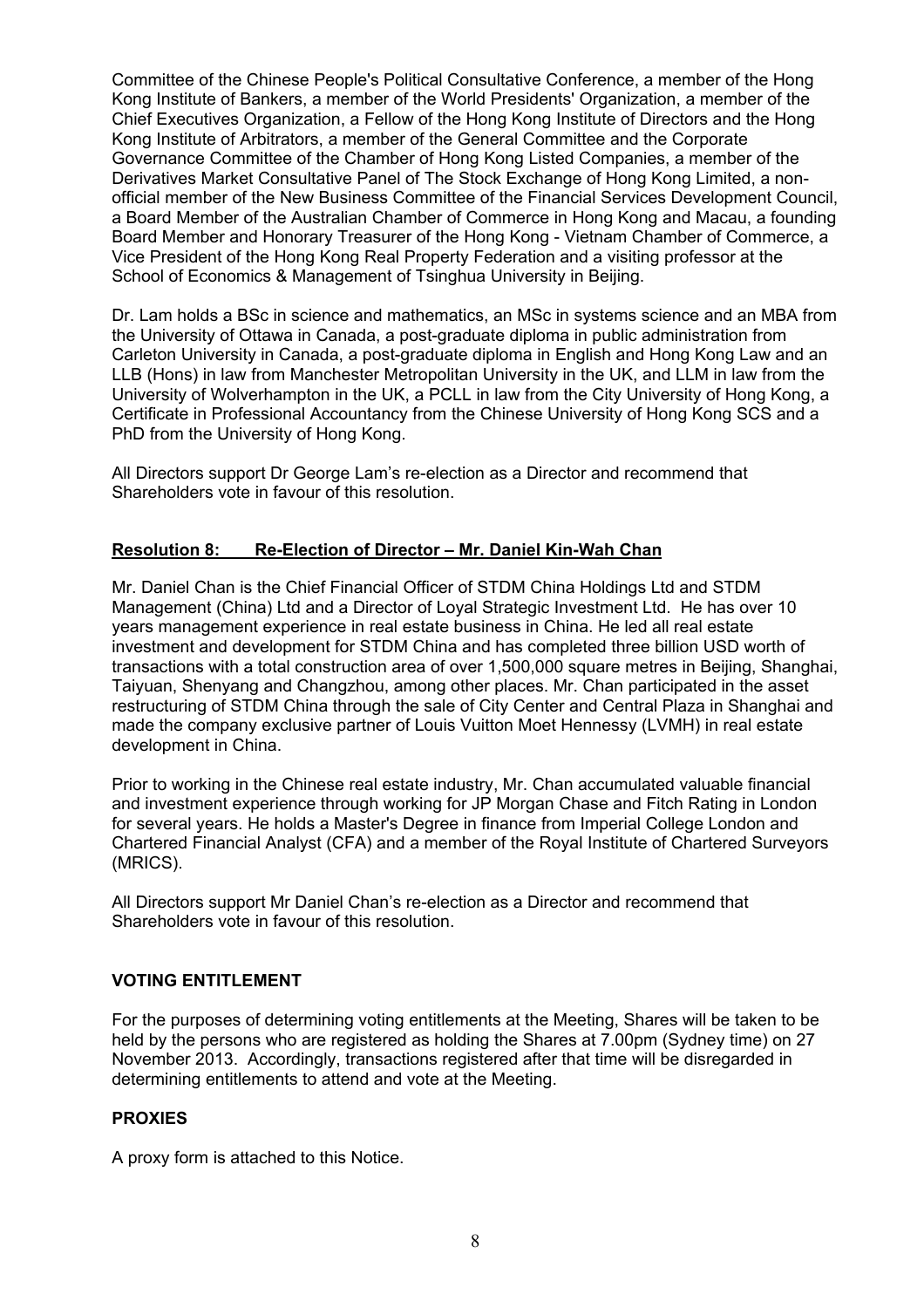# **DEFINITIONS**

In these Explanatory Notes:

**ASX** means ASX Limited or the stock market operated by it, as the context requires.

**Board** means the board of Directors of the Company.

**Closely Related Party** (as defined in the Corporations Act) of a member of the Key Management Personnel for an entity means:

- (a) a spouse or child of the member; or
- (b) a child of the member's spouse; or
- (c) a dependant of the member or the member's spouse; or
- (d) anyone else who is one of the member's family and may be expected to influence the member, or be influenced by the member, in the member's dealing with the entity; or
- (e) a company the member controls; or
- (f) a person prescribed by the regulations made under the Corporations Act.

**Corporations Act** means the *Corporations Act 2001* (Cth).

**Company** means COALBANK Limited ACN 075 877 075.

**Directors** means the directors of the Company.

**Key Management Personnel** has the definition given in the accounting standards as those persons having authority and responsibility for planning, directing and controlling the activities of the entity, directly and indirectly, including any director (whether executive or otherwise) of that entity.

**Listing Rule** means the listing rules of ASX Limited.

**Meeting** means the annual general meeting convened pursuant to the Notice.

**Proxy Form** means a proxy form accompanying the Notice.

**Shareholder** means a holder of Shares.

**Shares** means ordinary fully paid shares in the issued capital of the Company.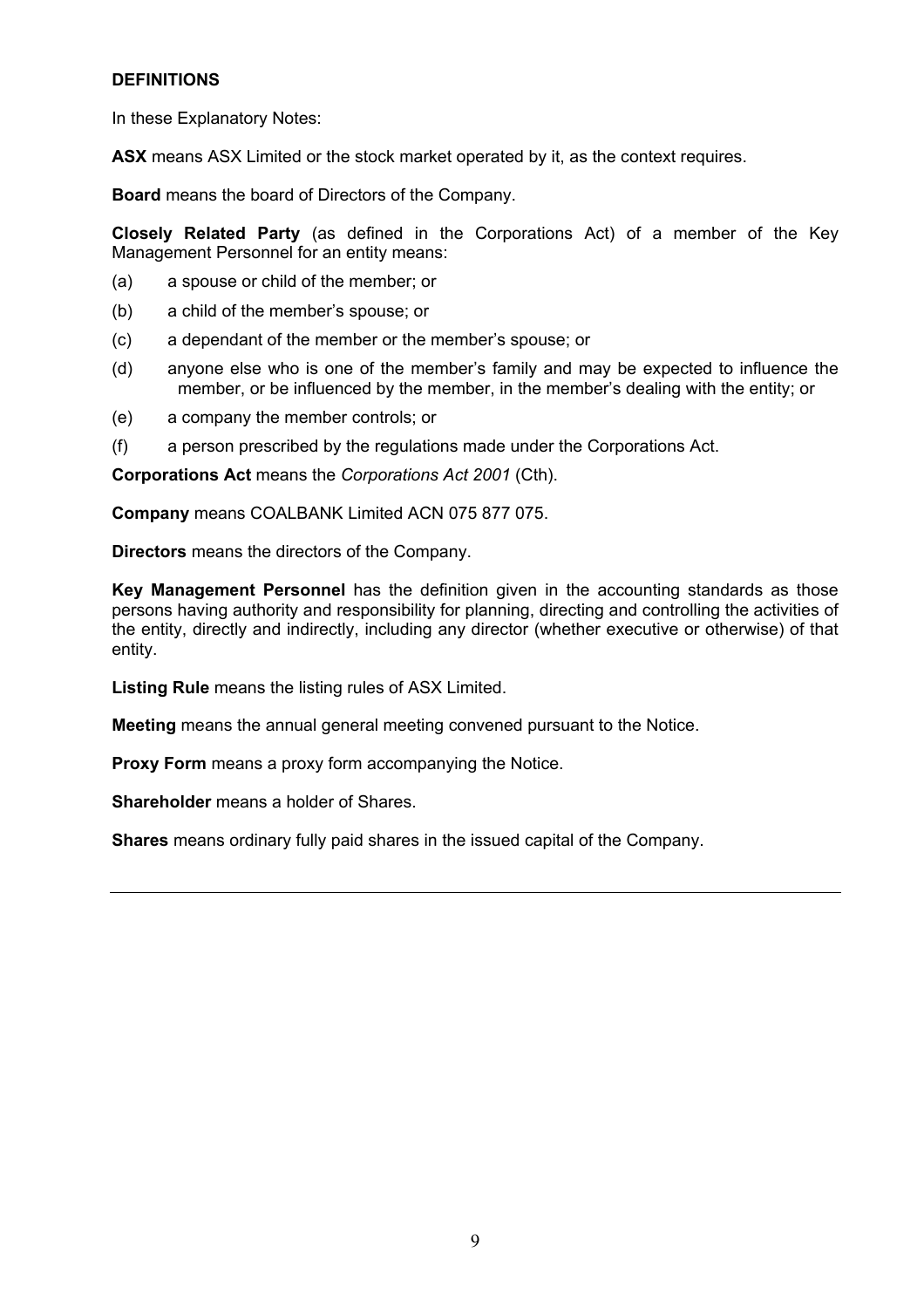

**Coalbank Limited**  ABN 20 075 877 075

**LODGE YOUR VOTE**

**ONLINE www.linkmarketservices.com.au**

**B** By fax: +61 2 9287 0309



**By mail:**

Coalbank Limited

Locked Bag A14

Sydney South NSW 1235 Australia

**All enquiries to: Telephone:** 1300 554 474

C/- Link Market Services Limited



**X99999999999**

# **SHAREHOLDER PROXY FORM**

I/We being a member(s) of Coalbank Limited and entitled to attend and vote hereby appoint:

| STEP <sub>1</sub>                            | <b>APPOINT A PROXY</b>                                                                                                                                                                                                                                                                                                                                                                                                                                                                                                                                                                                                                                                                                                      |  |
|----------------------------------------------|-----------------------------------------------------------------------------------------------------------------------------------------------------------------------------------------------------------------------------------------------------------------------------------------------------------------------------------------------------------------------------------------------------------------------------------------------------------------------------------------------------------------------------------------------------------------------------------------------------------------------------------------------------------------------------------------------------------------------------|--|
| the Chairman<br>of the Meeting<br>(mark box) | <b>OR</b> if you are <b>NOT</b> appointing the Chairman of the Meeting as your proxy,<br>please write the name of the person or body corporate (excluding the<br>registered shareholder) you are appointing as your proxy. I/we appoint the<br>Chairman of the Meeting as an alternate proxy to the person named.                                                                                                                                                                                                                                                                                                                                                                                                           |  |
|                                              | If no person/body corporate is named, the Chairman of the Meeting, is appointed as my/our proxy and to vote for me/us on my/our behalf<br>at the Annual General Meeting of the Company to be held at 9:00am on Friday, 29 November 2013, at Room11.7A, McCullough<br>Robertson Lawyers, Level 11, 66 Eagle Street, Brisbane, Queensland 4000 and at any adjournment or postponement of the meeting.<br>I/we expressly authorise the Chairman of the Meeting to exercise my/our proxy even if the resolution is connected directly or indirectly<br>with the remuneration of a member of the key management personnel.<br>The Chairman of the Meeting intends to vote undirected proxies in favour of all items of business, |  |

**Proxies will only be valid and accepted by the Company if they are signed and received no later than 48 hours before the meeting. Please read the voting instructions overleaf before marking any boxes with an**  $\boxed{\mathbf{X}}$ 

| STEP 2                                                               |     | <b>VOTING DIRECTIONS</b> |                      |                                                                             |     |         |                      |
|----------------------------------------------------------------------|-----|--------------------------|----------------------|-----------------------------------------------------------------------------|-----|---------|----------------------|
| <b>Resolution 1</b><br><b>Remuneration Report</b>                    | For | Against                  | Abstain <sup>*</sup> | <b>Resolution 5</b><br>Re-Election of Director -<br>Mr Anthony Wai-Lun Chan | For | Against | Abstain <sup>*</sup> |
| <b>Resolution 2</b><br>Re-Election of Director -<br>Mr Greg Baynton  |     |                          |                      | <b>Resolution 6</b><br>Re-Election of Director -<br>Mr Nick Bolkus          |     |         |                      |
| <b>Resolution 3</b><br>Re-Election of Director -<br>Mr Grahame Baker |     |                          |                      | <b>Resolution 7</b><br>Re-Election of Director -<br>Dr George Lam           |     |         |                      |
| <b>Resolution 4</b><br>Re-Election of Director -<br>Mr Staffan Ever  |     |                          |                      | <b>Resolution 8</b><br>Re-Election of Director -<br>Mr Daniel Kin-Wah Chan  |     |         |                      |

|                                          |                                                                                                | <b>THE REAL PROPERTY</b>                                                                                                                                                                                                                                                                             |
|------------------------------------------|------------------------------------------------------------------------------------------------|------------------------------------------------------------------------------------------------------------------------------------------------------------------------------------------------------------------------------------------------------------------------------------------------------|
|                                          |                                                                                                |                                                                                                                                                                                                                                                                                                      |
| $\boxed{0}$                              | poll and your votes will not be counted in computing the required majority on a poll.          | * If you mark the Abstain box for a particular Item, you are directing your proxy not to vote on your behalf on a show of hands or on a                                                                                                                                                              |
|                                          |                                                                                                |                                                                                                                                                                                                                                                                                                      |
| STEP <sub>3</sub>                        | SIGNATURE OF SHAREHOLDERS - THIS MUST BE COMPLETED                                             |                                                                                                                                                                                                                                                                                                      |
| Shareholder 1 (Individual)               | Joint Shareholder 2 (Individual)                                                               | Joint Shareholder 3 (Individual)                                                                                                                                                                                                                                                                     |
|                                          |                                                                                                |                                                                                                                                                                                                                                                                                                      |
|                                          |                                                                                                |                                                                                                                                                                                                                                                                                                      |
| Sole Director and Sole Company Secretary | Director/Company Secretary (Delete one)                                                        | Director                                                                                                                                                                                                                                                                                             |
|                                          |                                                                                                | This form should be signed by the shareholder. If a joint holding, either shareholder may sign. If signed by the shareholder's attorney, the power<br>of attorney must have been previously noted by the registry or a certified copy attached to this form. If executed by a company, the form must |
|                                          | be executed in accordance with the company's constitution and the Corporations Act 2001 (Cth). | ≡                                                                                                                                                                                                                                                                                                    |
|                                          |                                                                                                | CBO PRX301R                                                                                                                                                                                                                                                                                          |